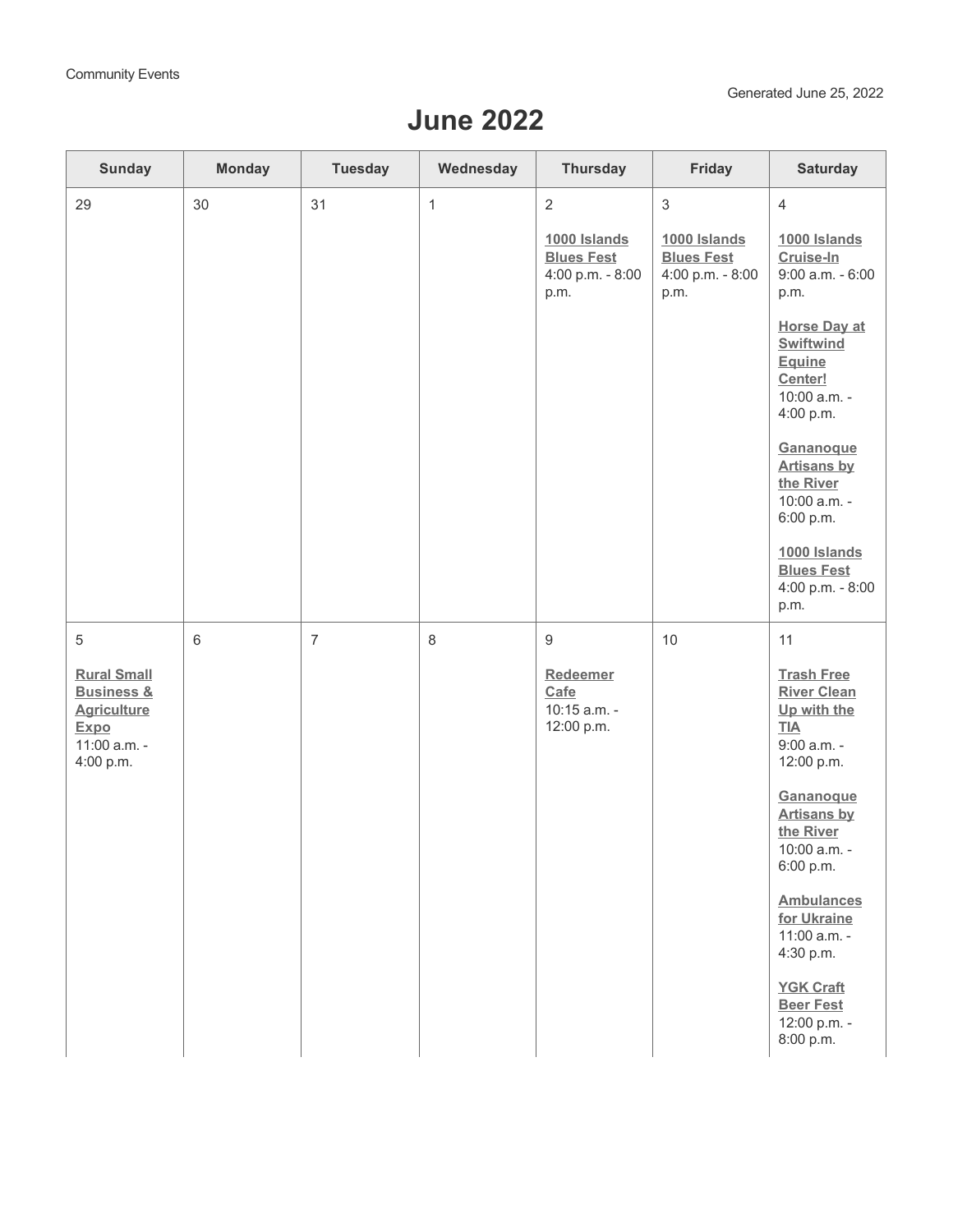| 12                                                                                                                                                                                                                         | 13                                                                                                 | 14                                               | 15                                                                                                      | 16                                                                                                              | 17                                                              | 18                                                                                                                                                                                                                                                                                                                                                                                                                                   |
|----------------------------------------------------------------------------------------------------------------------------------------------------------------------------------------------------------------------------|----------------------------------------------------------------------------------------------------|--------------------------------------------------|---------------------------------------------------------------------------------------------------------|-----------------------------------------------------------------------------------------------------------------|-----------------------------------------------------------------|--------------------------------------------------------------------------------------------------------------------------------------------------------------------------------------------------------------------------------------------------------------------------------------------------------------------------------------------------------------------------------------------------------------------------------------|
| I Can Help<br><b>Horse First</b><br>Aid<br><b>Certification</b><br>Course<br>10:00 a.m. -<br>12:00 p.m.<br><b>Horse First</b><br>Aid<br><b>Fundamentals</b><br><b>Certification</b><br>Course<br>12:30 p.m. -<br>4:30 p.m. | Spencerville<br><b>Agricultural</b><br>Society, June<br><b>Meeting</b><br>7:30 p.m. - 9:00<br>p.m. | <b>Senior's Expo</b><br>2:00 p.m. - 8:00<br>p.m. | <b>BLAM! #1</b><br><b>Beverley Lake</b><br><b>Anglers</b><br><b>Meeting</b><br>7:00 p.m. - 8:30<br>p.m. | <b>Frish Fry</b><br>4:00 p.m. - 7:00<br>p.m.<br>Hank's<br><b>Classic</b><br>Country<br>4:00 p.m. - 8:00<br>p.m. | Hank's<br><b>Classic</b><br>Country<br>4:00 p.m. - 8:00<br>p.m. | 2nd Annual<br><b>Light It Up</b><br>Ceremony<br>and Parade<br>10:00 a.m. -<br>6:00 p.m.<br>Gananoque<br><b>Artisans by</b><br>the River<br>10:00 a.m. -<br>6:00 p.m.<br>Charity<br><b>Concert for</b><br>the Half Moon<br><b>Bay</b><br><b>Foundation</b><br>2:00 p.m. - 6:00<br>p.m.<br>Hank's<br>Classic<br>Country<br>4:00 p.m. - 8:00<br>p.m.<br><b>Saturday</b><br><b>Night Live, In</b><br>The Bay<br>6:00 p.m. - 7:00<br>p.m. |
| 19                                                                                                                                                                                                                         | 20                                                                                                 | 21                                               | 22                                                                                                      | 23                                                                                                              | 24                                                              | 25<br>Shop the<br><b>Street</b><br>$9:00$ a.m. - $5:00$<br>p.m.<br>Gananoque<br><b>Artisans by</b><br>the River<br>10:00 a.m. -<br>6:00 p.m.<br>Lansdowne<br>Hidden<br><b>Garden Tour</b><br>10:00 a.m. -<br>3:00 p.m.<br>Saturday<br><b>Night Live, In</b><br>The Bay<br>6:00 p.m. - 7:00<br>p.m.                                                                                                                                   |